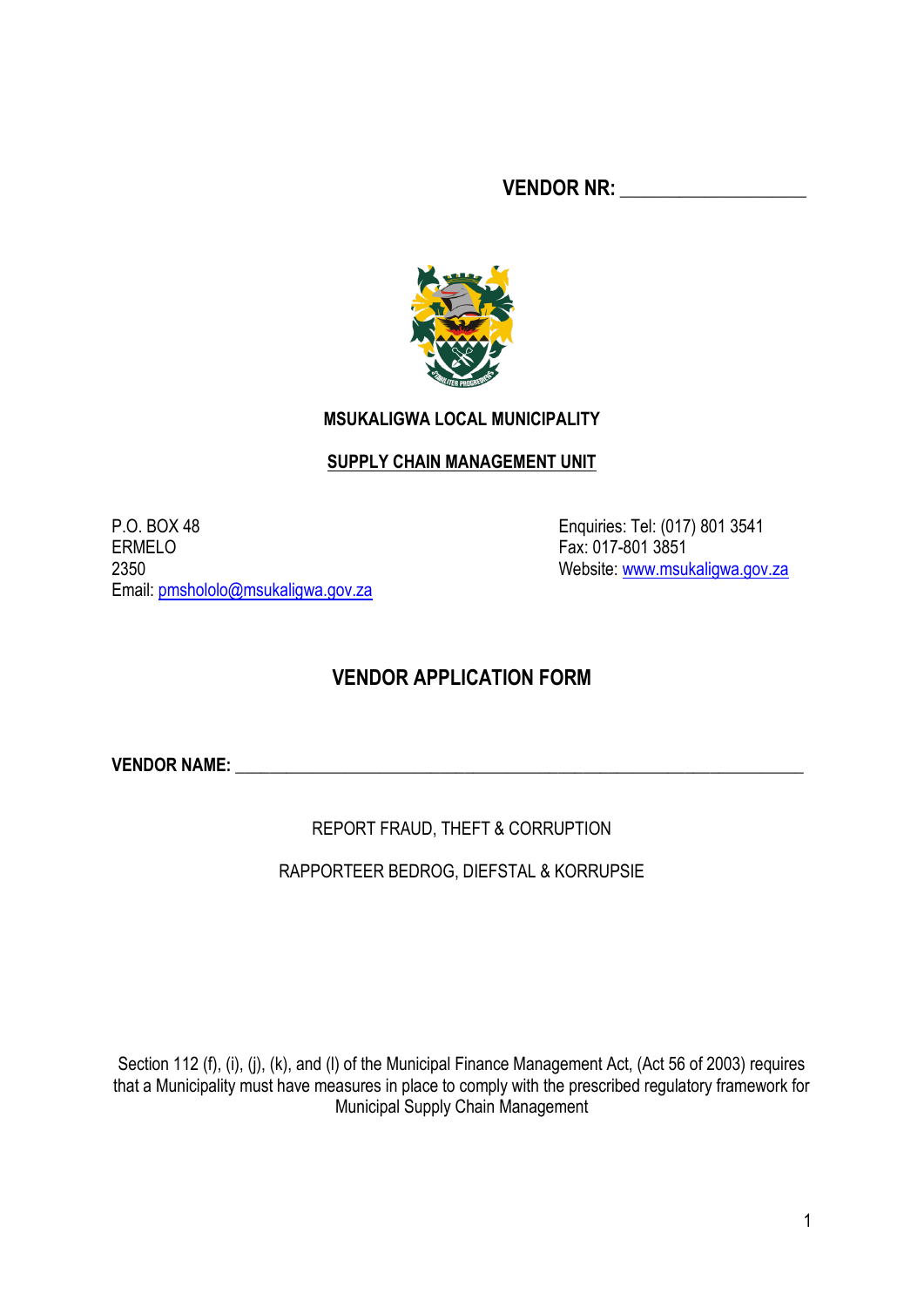You are kindly requested to complete this document accurately and in full as the information contained herein are required for the following purposes:

- To enable Msukaligwa Local Municipality to compile a database of registered suppliers.
- To support Msukaligwa Local Municipality with the implementation of a system of preferences as required by the Preferential Procurement Policy Framework Act (No 5 of 2000) and Broadbased Black Economic Empowerment Act, 2003 (No 53 of 2003).
- Listing Criteria for accreditation of approval as a Msukaligwa Local Municipality vendor;
- 1. It is **compulsory** to attach the following documents on your application:
	- **Company Profile**
	- **Company Certificate or Shareholder(s) register**
	- **Certified ID copies of members appearing in CK Certificate,**
	- **Valid Tax Clearance Certificate**
	- **VAT registration certificate (for VAT vendors only)**
	- **Banking details**
	- **Proof of Municipal services payment.**
	- **Valid BBBEE certificate issued by SANAS accredited agencies, although this will not form part of disqualification factor. (Certified copy).**

*Should you require any assistance with regard to this form please contact Ms. R.V Takalani at (017) 801 3700 during office hours Monday to Friday, 07:30 – 16:15.*

#### **These forms must be completed in full and returned to:**

The supply Chain Management Unit – Finance Corner of Kerk & Taute Street ERMELO 2350

or posted to:

Msukaligwa Local Municipality Attention: Acquisitions Officer P.O. Box 48 ERMELO 2350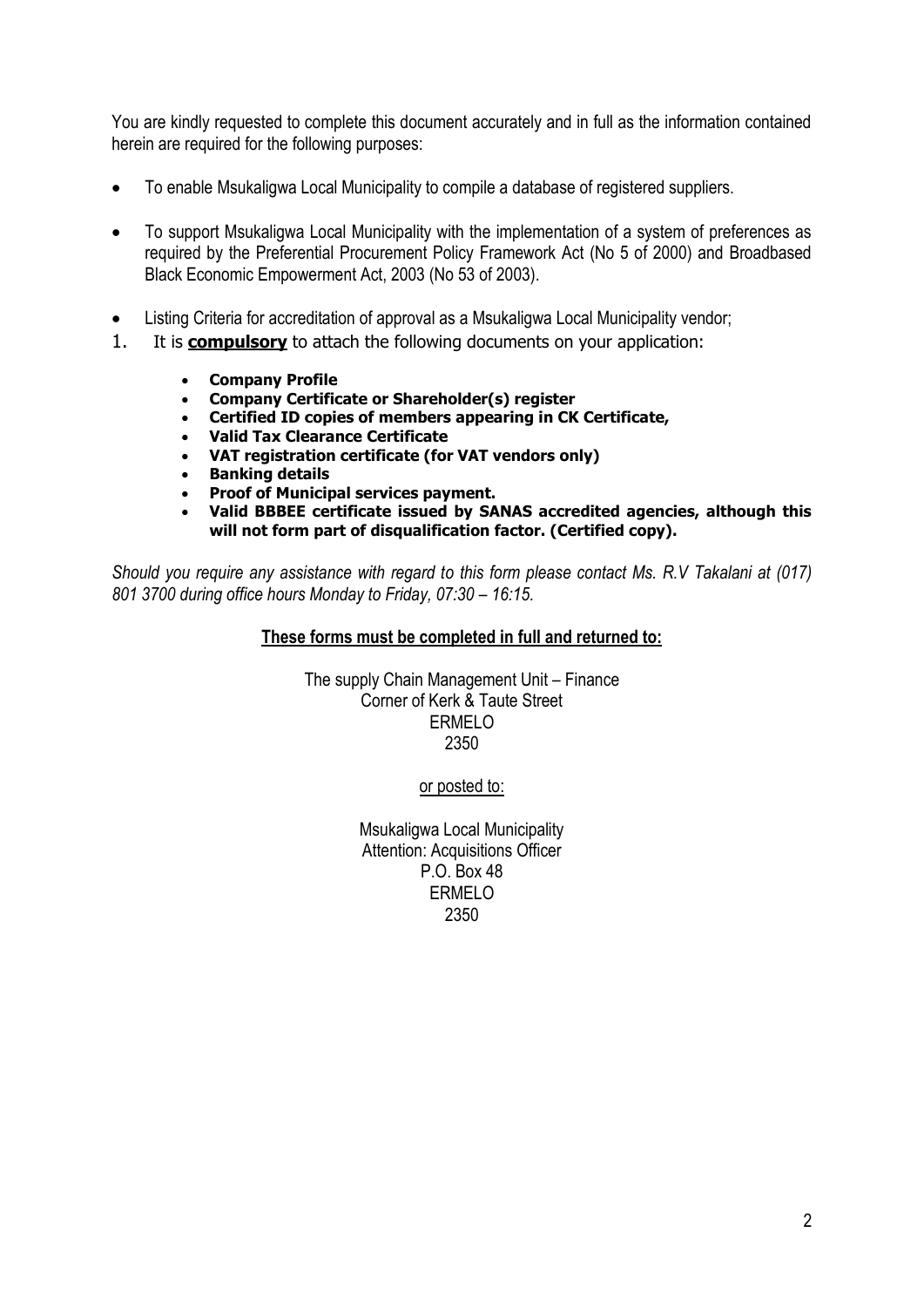#### *If not applicable to your company, please specify N/A*BUSINESS PARTICULARS (Master Detail)

| <b>NAME OF BUSINESS:</b> | <b>TRADING</b><br>NAME: |  |
|--------------------------|-------------------------|--|
| <b>HOLDING COMPANY:</b>  |                         |  |
| LANGUAGE:                |                         |  |

# TYPE OF SUPPLIER

| <b>DISTRIBUTOR</b>                    |  |
|---------------------------------------|--|
| <b>MANUFACTURER</b>                   |  |
| <b>MANUFACTURER &amp; DISTRIBUTOR</b> |  |
| <b>SERVICE PROVIDER</b>               |  |
| OTHER (PLEASE SPECIFY):               |  |

| <b>COMPANY REGISTRATION</b><br>NUMBER: |  |
|----------------------------------------|--|
| <b>COMPANY VAT NUMBER:</b>             |  |
| COUNTRY:                               |  |
| TOWN:                                  |  |
| <b>MUNICIPAL AREA:</b>                 |  |
| <b>SHARE HOLDING B-BBEE %</b>          |  |
| TAX CLEARANCE EXPIRY DATE              |  |

# (Contact Detail)

 $\mathbf{r}$ 

| HOW WOULD YOU LIKE TO RECEIVE YOUR CORRESPONDENCE FROM US? (INVITE TO QUOTE<br>ONLY. BID DOCUMENTS ONLY AVAILABLE BY E-MAIL, WEB PAGE, HARD COPY OR FAX) |  |  |  |  |
|----------------------------------------------------------------------------------------------------------------------------------------------------------|--|--|--|--|
| Fax:                                                                                                                                                     |  |  |  |  |
| Post:                                                                                                                                                    |  |  |  |  |
| E-mail:                                                                                                                                                  |  |  |  |  |
| SMS:                                                                                                                                                     |  |  |  |  |
|                                                                                                                                                          |  |  |  |  |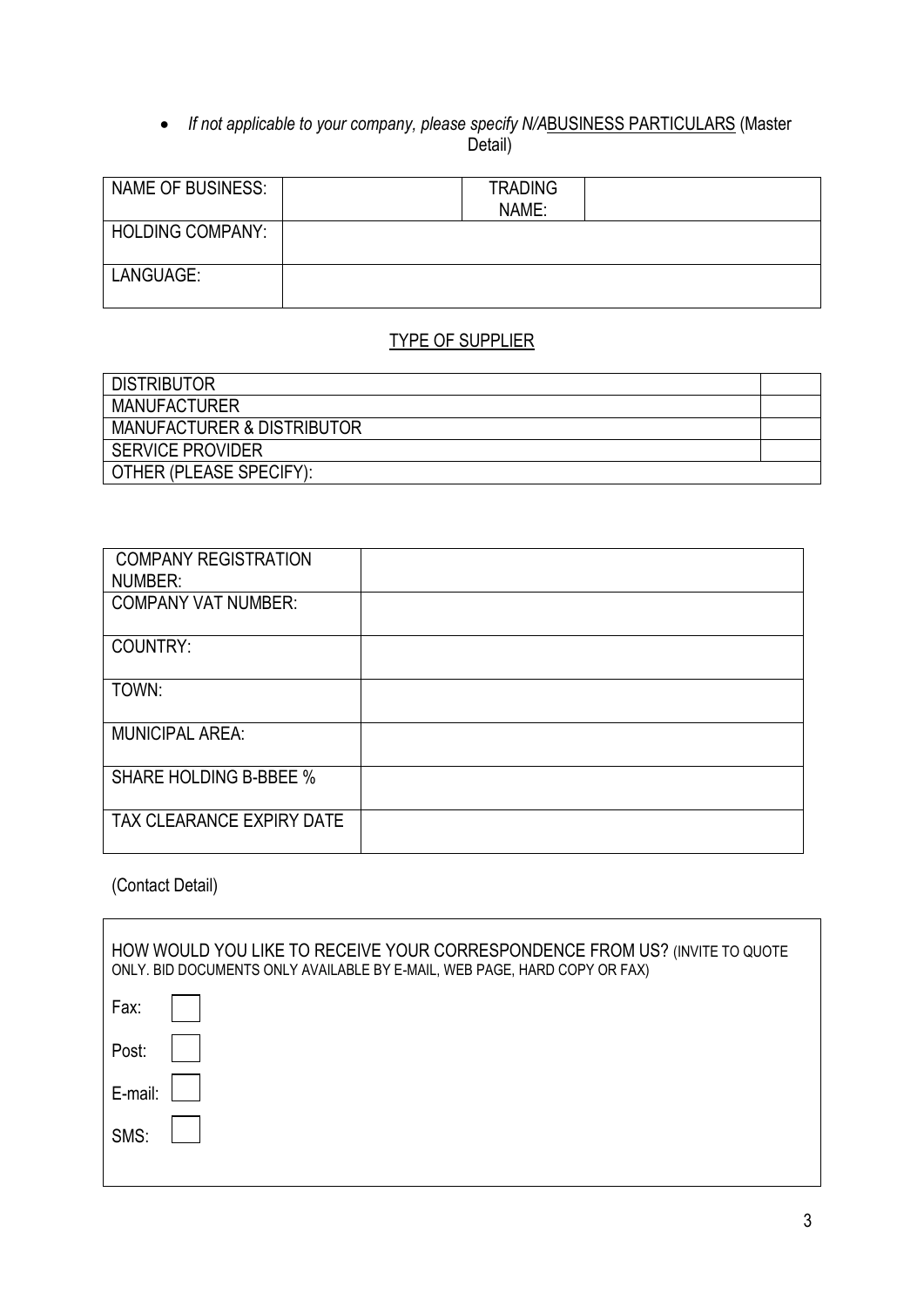| PHYSICAL ADDRESS | POSTAL ADDRESS |
|------------------|----------------|
|                  |                |
|                  |                |
|                  |                |

| TELEPHONE NO:            |  |
|--------------------------|--|
| CELL NO:                 |  |
| <b>E-MAIL ADDRESS:</b>   |  |
| FAX NO:                  |  |
| <b>WEB-PAGE ADDRESS:</b> |  |

# PLEASE TICK RELEVANT BOXES)

| CONTACT TYPE | <b>CONTACT PERSON</b> |  |
|--------------|-----------------------|--|
|              | <b>DIRECTOR</b>       |  |

| <b>FULL NAME:</b> |  |
|-------------------|--|
| <b>JOB TITLE:</b> |  |
| DATE OF BIRTH:    |  |
| ID NUMBER:        |  |

#### COMMODITY CATEGORIES – DELIVERABLES (PLEASE TICK RELEVANT BOXES) ONLY 3 PER VENDOR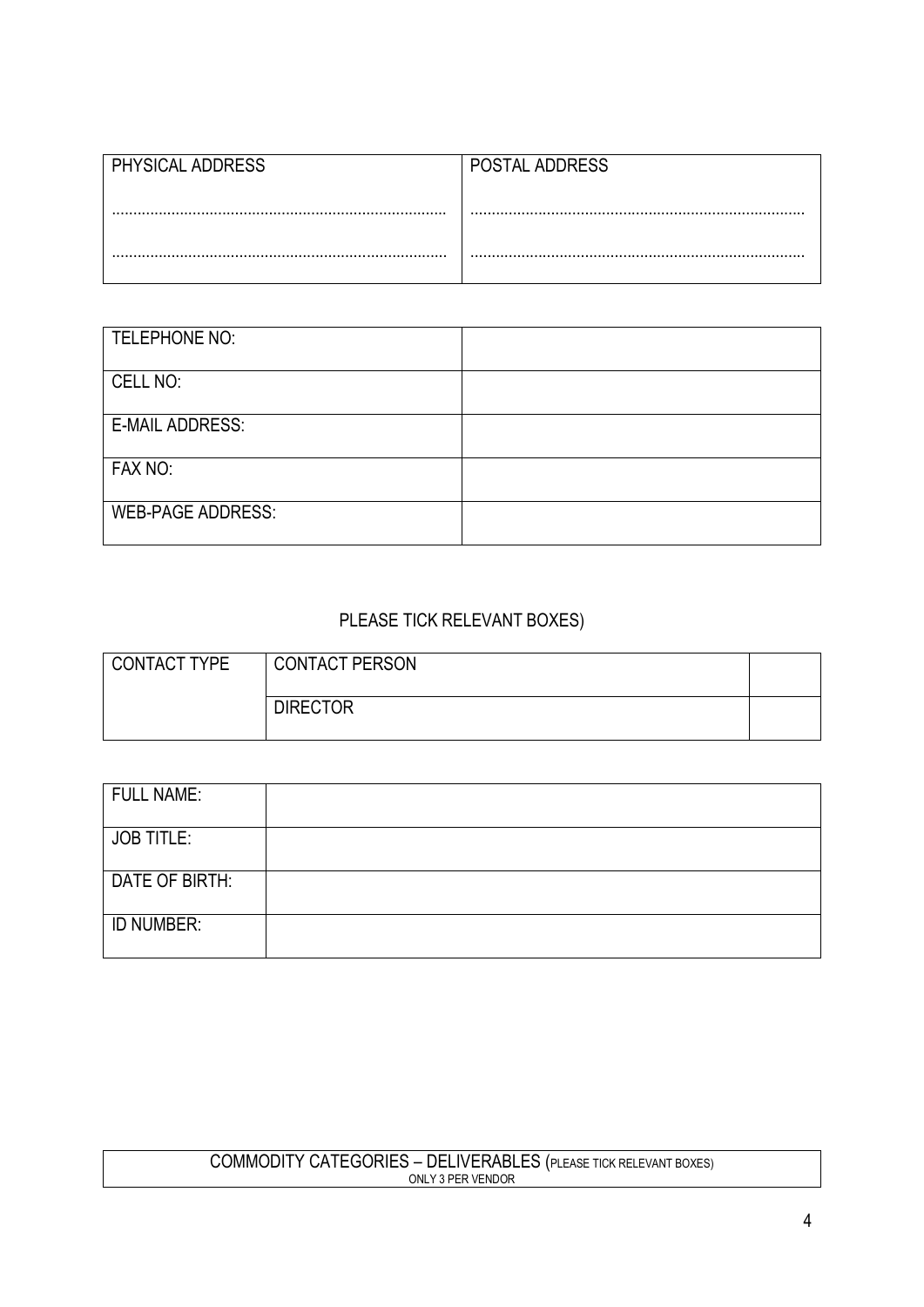| <b>NO:</b>      | <b>DESCRIPTION</b>                                                         | $\sqrt{ }$ | NO:             | <b>DESCRIPTION</b>                                         |
|-----------------|----------------------------------------------------------------------------|------------|-----------------|------------------------------------------------------------|
| $\mathbf{1}$    | AGRICULTURAL SUPPLIERS                                                     |            |                 | 27   GROCERIES                                             |
|                 | 2   AIR PURIFYING EQUIPMENT                                                |            |                 | $28$   HIRE                                                |
|                 | 3   ALARM AND SECURITY SYSTEM                                              |            | 29              | KITCHEN AND FOOD APPLIANCES                                |
| 4               | <b>BEVERAGES</b>                                                           |            | 30 <sup>°</sup> | <b>LABOUR SAVING DEVICES AND</b>                           |
|                 |                                                                            |            |                 | <b>ACCESSORIES</b>                                         |
| 5               | BOLTS & NUTS                                                               |            | 31              | <b>LIBRARY SERVICES</b>                                    |
|                 | 6   BUILDING MATERIAL                                                      |            | 32              | <b>MEDICAL</b>                                             |
| $\overline{7}$  | <b>CHEMICALS</b>                                                           |            | 33              | NUTRITIONAL CARE                                           |
| 8               | <b>CLEANING EQUIPMENT AND</b><br><b>SUPPLIERS</b>                          |            | $\overline{34}$ | <b>MEDICAL EQUIPMENT</b>                                   |
| $\overline{9}$  | <b>CLOTHING</b>                                                            |            | 35              | PAINT, SEALER, ADHESIVE AND<br><b>ACCESSORIES</b>          |
| 10 <sup>°</sup> | <b>COMMUNICATION EQUIPMENT AND</b><br><b>ACCESSORIES</b>                   |            | 36              | PHOTOGRAPHIC EQUIPMENT                                     |
| 11              | <b>COMPUTER EQUIPMENT AND</b><br><b>SOFTWARE</b>                           |            | 37 <sub>1</sub> | <b>REFRIGERATION, AIR</b><br>CONDITIONING, AIR CIRCULATING |
| 12 <sup>°</sup> | CONTAINERS AND PACKAGING<br><b>SUPPLIERS</b>                               |            | 38              | ROAD AND STORMWATER                                        |
| 13              | ELECTRIC AND ELECTRONIC<br>COMPONENTS (INCL.<br>TRANSFORMERS)              |            | 39              | <b>SCAFFOLDING AND LADDERS</b>                             |
|                 | 14   ELECTRICAL CONSUMABLES                                                |            | 40              | SIGNS AND ACCESSORIES                                      |
| 15              | ELECTRICAL INSULATION AND WIRES<br>AND BRUSHES (INCL. ELECTRICAL<br>CABLE) |            | 41              | SOUND RECORDING AND<br>REPRODUCING EQUIPMENT               |
|                 | 16   ELECTRICAL SWITCHGEAR                                                 |            | 42 <sub>1</sub> | <b>STATIONERY</b>                                          |
|                 | 17 MINI SUBSTATION                                                         |            | 43              | STEEL: BAR, WIRE, MESH                                     |
|                 | 18   FIBRE OPTIC                                                           |            | 44              | <b>TAR PRODUCTS</b>                                        |
|                 | 19 FILTERS                                                                 |            | 45              | <b>TOILETRIES</b>                                          |
| 20              | FIRE, RESCUE AND SAFETY<br><b>EQUIPMENT</b>                                |            | 46              | TOOLS, HAND AND MACHINE (ALL)                              |
| 21              | FIREARMS, AMMUNITION AND<br><b>ACCESSORIES</b>                             |            | 47              | <b>TRAFFIC</b>                                             |
|                 | 22   FUEL AND LUBRICANTS                                                   |            |                 | 48 VALVES                                                  |
|                 | 23   FURNITURE                                                             |            | 49              | <b>WASTE DISPOSAL</b>                                      |
| 24              | <b>GARDENING EQUIPMENT AND</b><br><b>ACCESSORIES</b>                       |            | $50-1$          | <b>WATER AND SEWER</b>                                     |
|                 | 25   GENERAL HARDWARE                                                      |            | 51              | <b>WATER PURIFICATION</b>                                  |
|                 | 26 GIFTS                                                                   |            | 52              | OTHER (PLEASE SPECIFY)                                     |

# OTHER: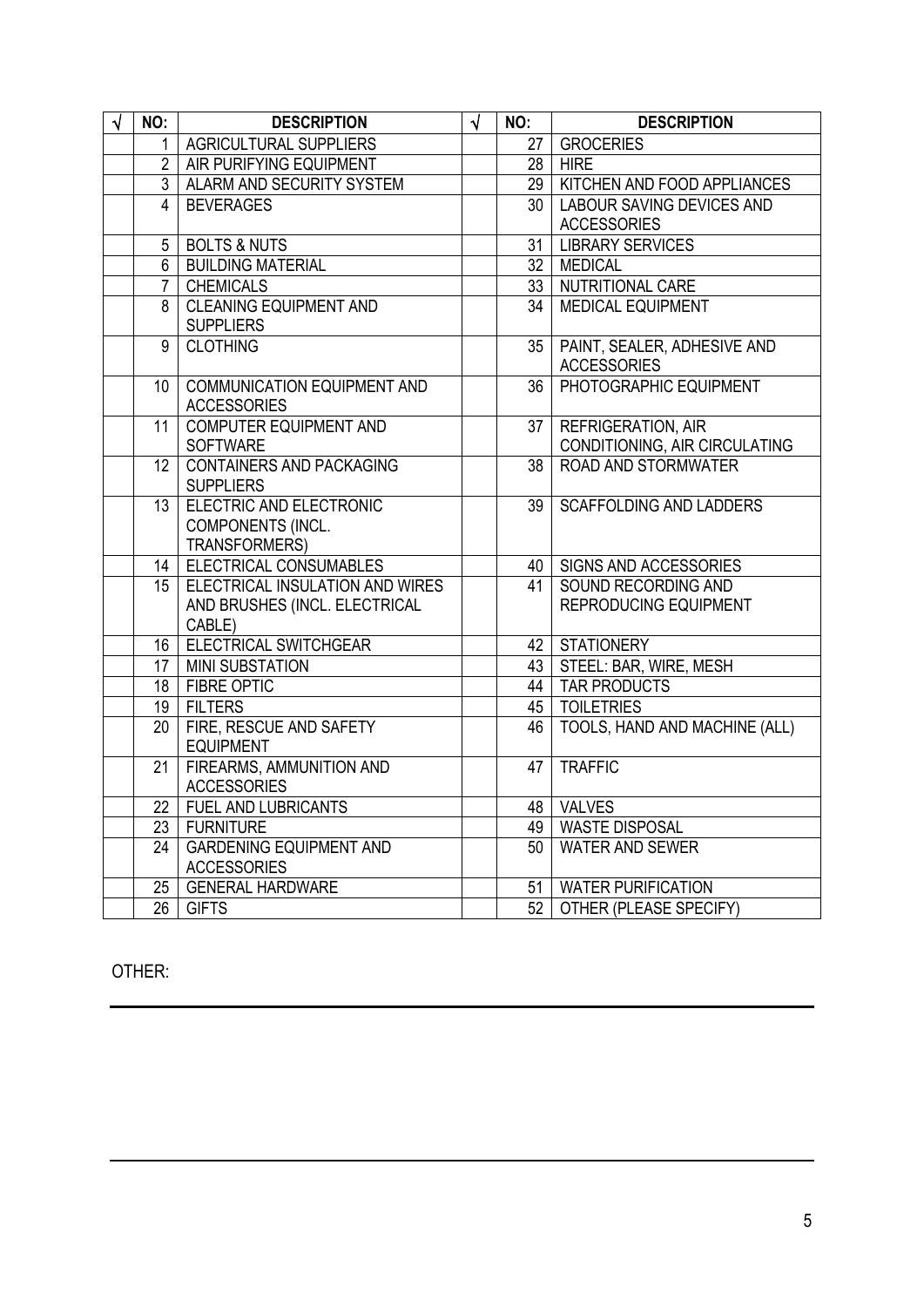|                           | <b>COMMODITY CATEGORIES - SERVICES (PLEASE TICK RELEVANT BOXES)</b> |                                                                                            |            |                 |                                                                 |  |  |
|---------------------------|---------------------------------------------------------------------|--------------------------------------------------------------------------------------------|------------|-----------------|-----------------------------------------------------------------|--|--|
| <b>DESCRIPTION</b><br>NO: |                                                                     |                                                                                            | $\sqrt{ }$ | NO:             | <b>DESCRIPTION</b>                                              |  |  |
|                           | 1                                                                   | AGRICULTURAL SUPPORT SERVICES                                                              |            | 13 <sup>°</sup> | <b>LOGISTICAL SERVICES</b>                                      |  |  |
|                           | $\overline{2}$                                                      | <b>CLEANING SERVICES</b>                                                                   |            | 14              | REPROGRAPHIC SERVICES                                           |  |  |
|                           | 3                                                                   | COMMUNICATION & INFORMATION /<br>KNOWLEDGE MANAGEMENT<br><b>SUPPORT SERVICES</b>           |            | 15              | <b>SOCIAL SERVICES</b>                                          |  |  |
|                           | 4                                                                   | <b>FINANCIAL SERVICES</b>                                                                  |            | 16              | SHE: SAFETY (SECURITY), HEALTH &<br><b>ENVIRONMENT SERVICES</b> |  |  |
|                           | 5                                                                   | <b>GENERAL SERVICES</b>                                                                    |            | 17              | SIGNAGE & ENGRAVING SERVICES                                    |  |  |
|                           | 6                                                                   | HUMAN RESOURCES MANAGEMENT<br><b>SUPPORT &amp; SERVICES</b>                                |            | 18              | TELECOMMUNICATION SERVICES                                      |  |  |
|                           | $\overline{7}$                                                      | <b>INFORMATION TECHNOLOGY</b><br><b>SERVICES</b>                                           |            | 19              | TRAINING OF STAFF & COMMUNITY<br><b>TRAINING SERVICES</b>       |  |  |
|                           | 8                                                                   | <b>INSTALLATIONS, MAINTENANCE &amp;</b><br><b>REPAIR SERVICES</b>                          |            | 20              | TRANSPORT, RE-LOCATION &<br><b>FREIGHT SERVICES</b>             |  |  |
|                           | 9                                                                   | <b>INTERIOR DECORATION AND</b><br><b>HOUSEHOLD SERVICES</b>                                |            | 21              | <b>VALUATION SERVICES</b>                                       |  |  |
|                           | 10 <sup>°</sup>                                                     | LAND DEVELOPMENT PLANNING<br><b>SERVICES</b>                                               |            | 22              | <b>VEHICLE MAINTENANCE &amp;</b><br><b>SERVICES</b>             |  |  |
|                           | 11                                                                  | LAND REFORM, RESTITUTION,<br><b>REDISTRIBUTION &amp; LAND TENURE</b><br>PROGRAMME SERVICES |            | 23              | PROFESSIONAL CONSULTANCY<br><b>SERVICES</b>                     |  |  |
|                           | 12 <sup>°</sup>                                                     | <b>LEGAL SERVICES</b>                                                                      |            | 24              | OTHER (PLEASE SPECIFY)                                          |  |  |

Other:

(Banking)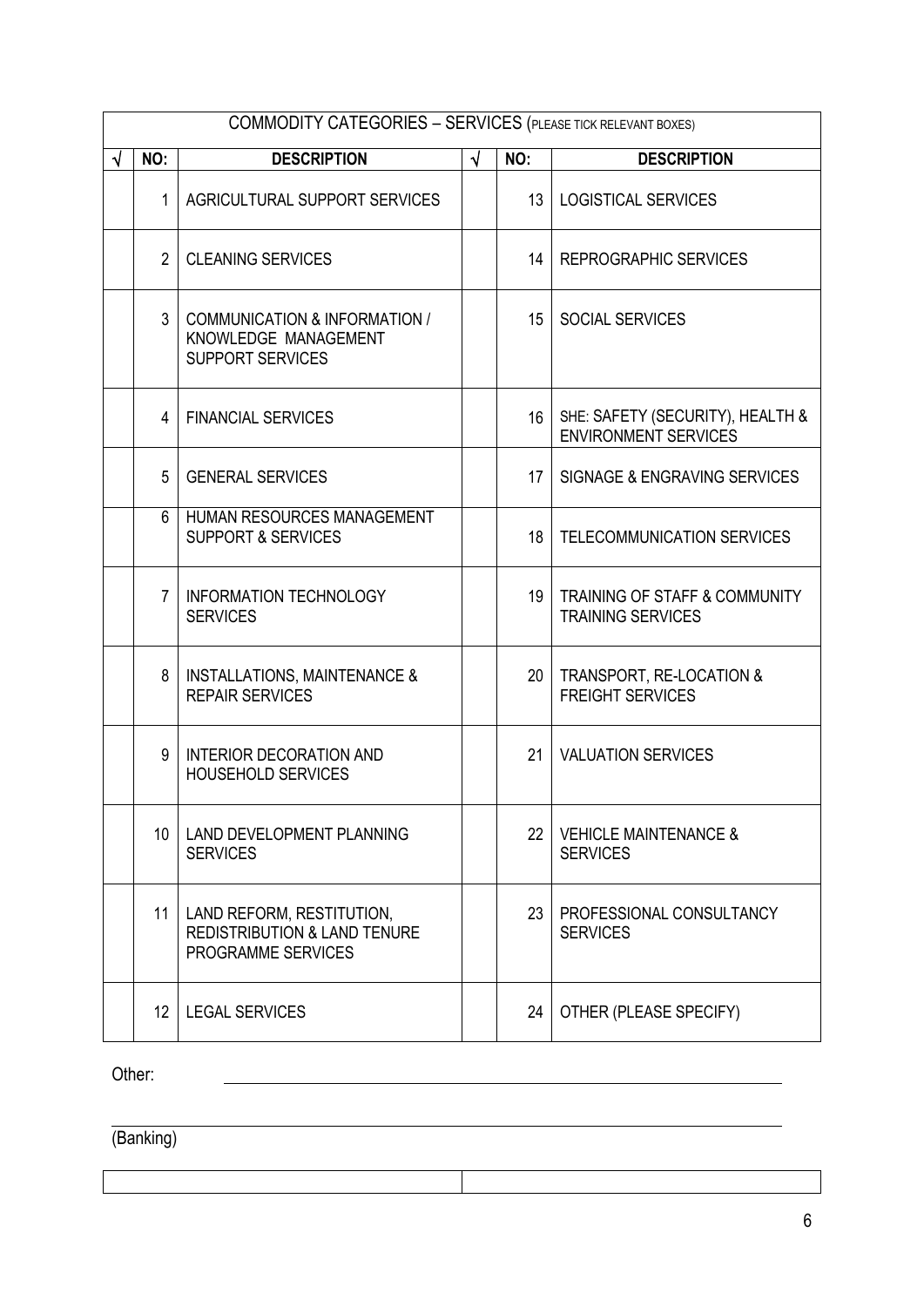| <b>BANK NAME:</b>      |  |
|------------------------|--|
|                        |  |
| <b>BRANCH CODE:</b>    |  |
|                        |  |
| <b>ACCOUNT OWNER:</b>  |  |
|                        |  |
| <b>ACCOUNT TYPE:</b>   |  |
|                        |  |
| <b>ACCOUNT NUMBER:</b> |  |

|                       | <b>CHEQ</b>       |  |
|-----------------------|-------------------|--|
| <b>PAYMENT METHOD</b> | <b>ELECTRONIC</b> |  |

# **DATE STAMP OF BANK CERTIFIED AS CORRECT**

| CONFIRMATION OF BANK DETAILS BY BANK OFFICIAL: |  |                  |  |  |  |
|------------------------------------------------|--|------------------|--|--|--|
|                                                |  |                  |  |  |  |
|                                                |  |                  |  |  |  |
|                                                |  |                  |  |  |  |
| <b>SIGNATURE AUTHORITY</b>                     |  |                  |  |  |  |
|                                                |  |                  |  |  |  |
| (Name of organization) address                 |  |                  |  |  |  |
| Telephone no. $(\_\_\_\_\_$                    |  |                  |  |  |  |
| <b>DATE</b>                                    |  | <b>SIGNATURE</b> |  |  |  |

# **PLEASE NOTE THAT ALL FIELDS ARE MANDATORY AND ALL FIELDS NOT**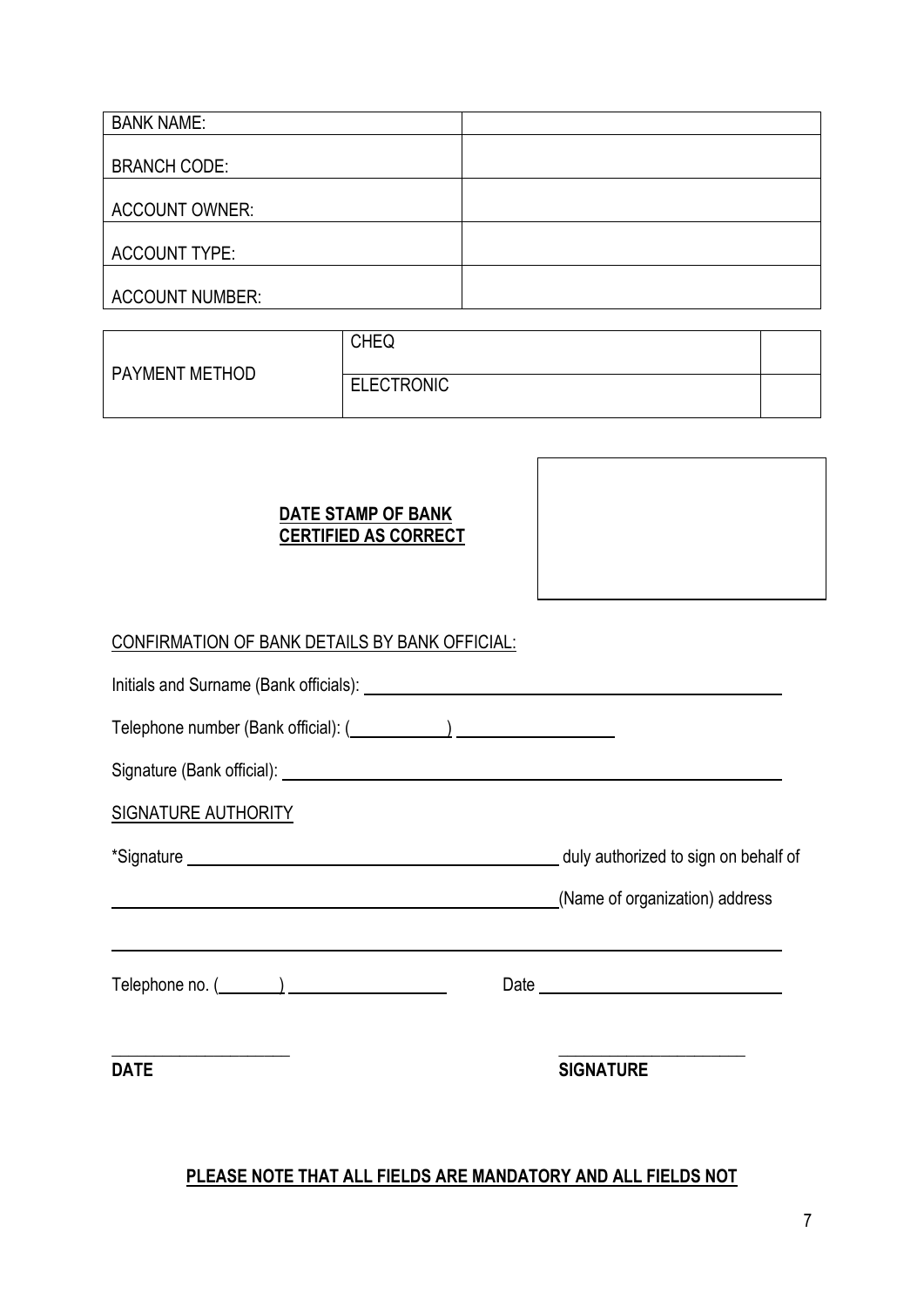# **MANDATORY MUST BE CLEARLY MARKED NOT APPLICABLE (N/A)**

| KINDLY ENSURE THAT THE FOLLOWING DOCUMENTS (WHERE APPLICABLE) ARE ATTACHED TO<br>YOUR APPLICATION FORM |            |     |     |
|--------------------------------------------------------------------------------------------------------|------------|-----|-----|
| <b>CATEGORY</b>                                                                                        | <b>YES</b> | NO. | N/A |
| CERTIFIED COMPANY REGISTRATION DOCUMENTS                                                               |            |     |     |
| CERTIFIED PROOF OF OWNERSHIP/SHAREHOLDER CERTIFICATE                                                   |            |     |     |
| ORIGINAL TAX CLEARANCE CERTIFICATE                                                                     |            |     |     |
| CERTIFIED COPY OF BBBEE CERTIFICATE                                                                    |            |     |     |
| PROOF OF BANK DETAILS                                                                                  |            |     |     |
| <b>CERTIFIED DISABILITY DOCUMENTS</b>                                                                  |            |     |     |
| CERTIFIED PROFFESSIONAL BODY CERTIFICATE                                                               |            |     |     |
| <b>MUNICIPAL ACCOUNT</b>                                                                               |            |     |     |

| FOR OFFICE USE ONLY - MSUKALIGWA LOCAL MUNICIPALITY |  |  |  |
|-----------------------------------------------------|--|--|--|
| <b>CAPTURED BY</b>                                  |  |  |  |
| DATE OF CAPTURE                                     |  |  |  |
| <b>SIGNATURE</b>                                    |  |  |  |

# COMPLETE THE FOLLOWING FOR THE SHAREHOLDERS WHO ARE ACTIVELY INVOLVED IN THE MANAGEMENT AND DAILY BUSINESS OPERATION OF THE BUSINESS.

| OWNER NAME AND SURNAME | ID NO. | <b>CAPACITY</b><br>D/P/M/R/O | $\frac{0}{6}$<br>J/SF |
|------------------------|--------|------------------------------|-----------------------|
|                        |        |                              |                       |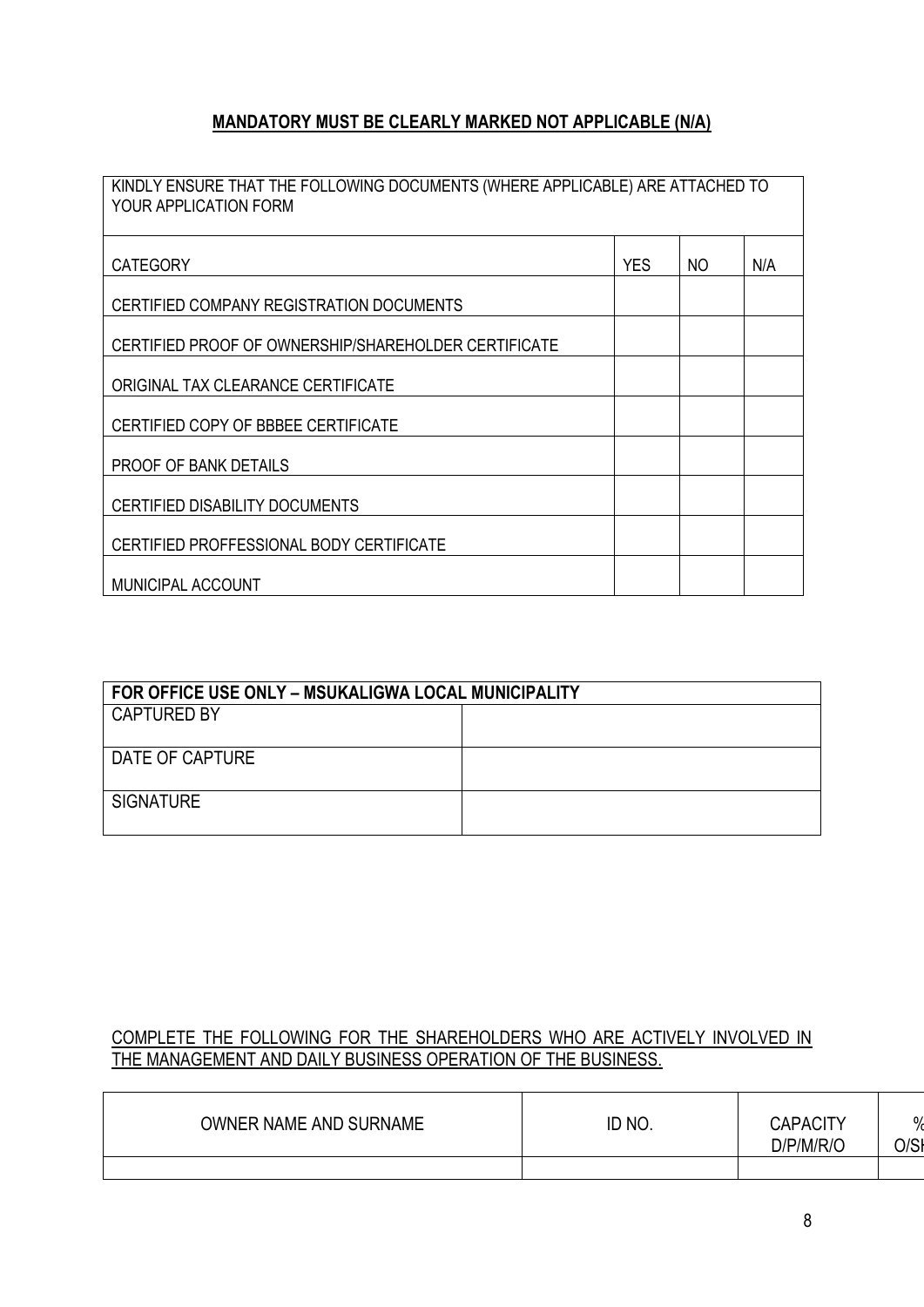### NB: CERTIFIED COPY OF SHAREHOLDER CERTIFICATES OR PROOF OF OWNERSHIP MUST BE SUPPLIED

*Multiple copies of this page may be submitted if required*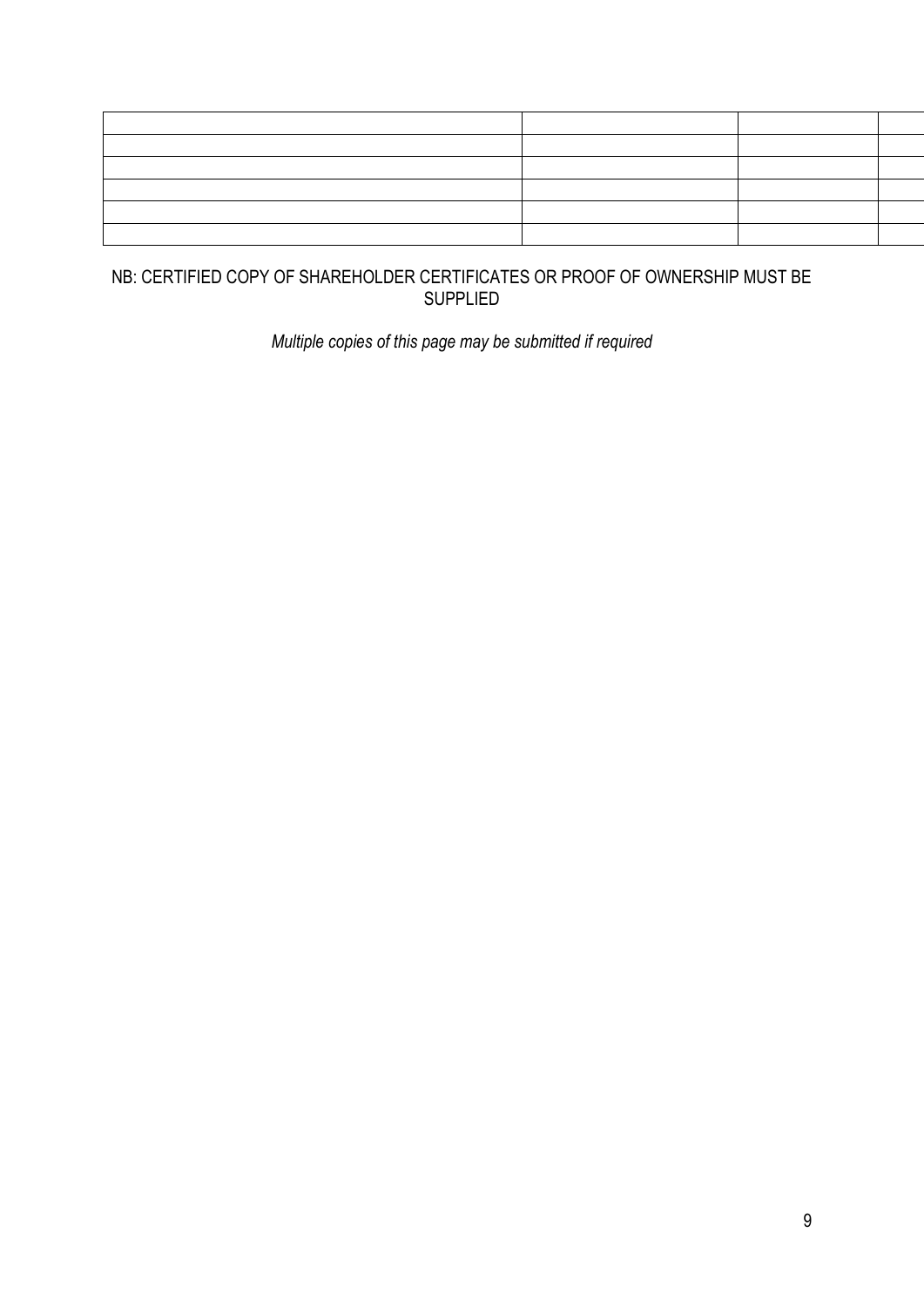#### CERTIFICATION OF CORRECTNESS OF INFORMATION SUPPLIED IN THIS DOCUMENT

I/We the undersigned is/are duly authorised to do so on behalf of the firm certify that:

- 1. The information supplied is correct.
- 2. All copies of relevant information are attached.

#### **\_\_\_\_\_\_\_\_\_\_\_\_\_\_\_\_\_\_\_\_\_\_\_\_\_\_\_\_\_\_\_\_\_\_\_\_ \_\_\_\_\_\_\_\_\_\_\_\_\_\_\_\_ SIGNATURE OF AUTHORISED PERSON DATE**

#### **PERSONAL INFORMATION IN BLOCK LETTERS**

| NAME:            |  |
|------------------|--|
| <b>SURNAME:</b>  |  |
| TELEPHONE:       |  |
| CAPACITY:        |  |
| ON BEHALF OF:    |  |
| (SUPPLIERS NAME) |  |

Signed and sworn to before me at on this the

day of by the Deponent, who has acknowledged that he/she knows and understands the contents of this Affidavit, that it is true and correct to the best of his/her knowledge and that he/she has no objection to taking the prescribed oath, and that the prescribed oath will be binding on his/her conscience.

## **COMMISSIONER OF OATH**

Signature: Date: Date:

COMMISSIONER STAMP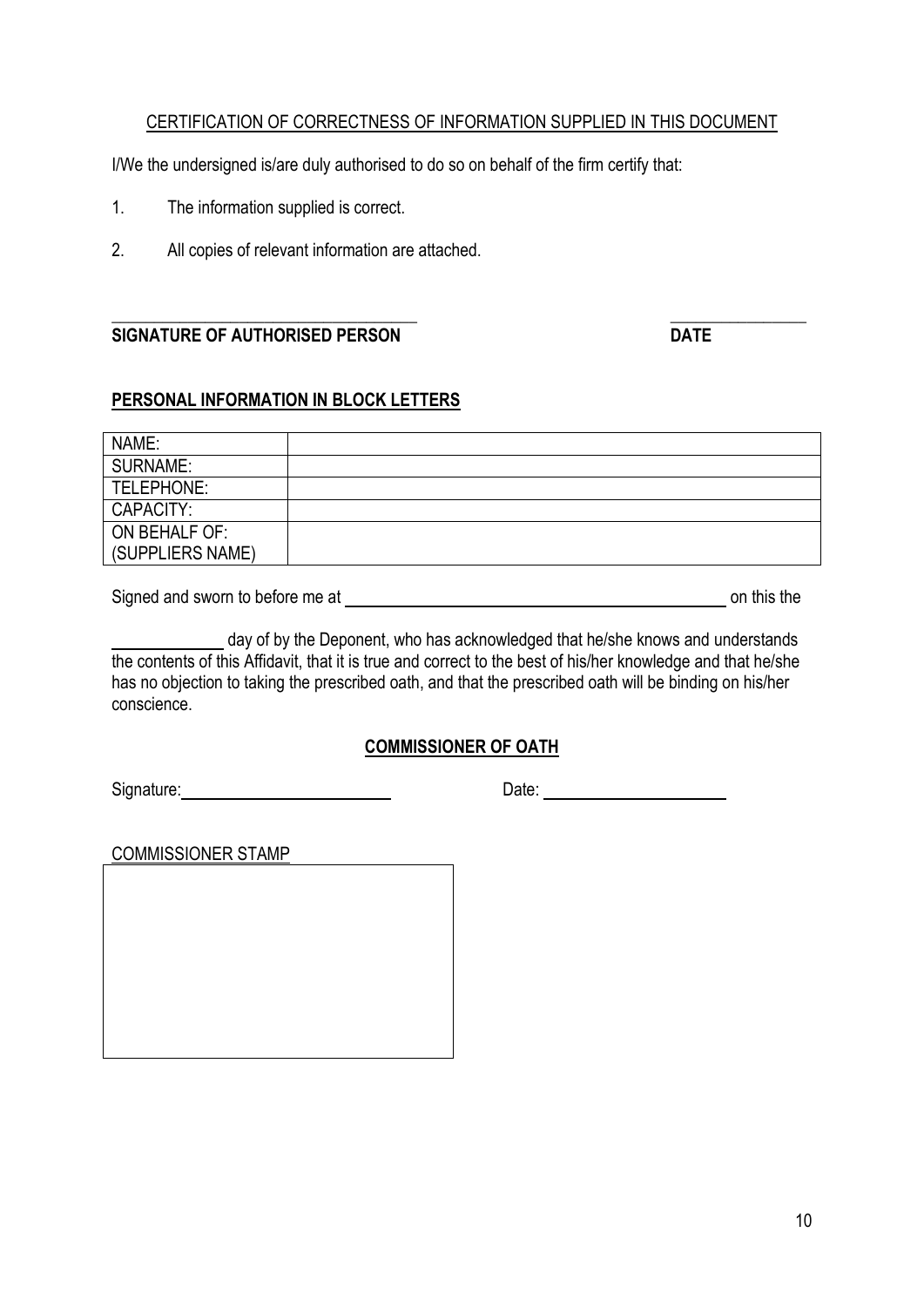# **MBD 4**

# **DECLARATION OF INTEREST**

- 1. Any legal person, including persons employed by the state', or persons having a kinship with persons employed by the state, including a blood relationship, may make an offer or offers in terms of this invitation to bid (includes an advertised competitive bid, a limited bid, a proposal or written price quotation). In view of possible allegations of favouritism, should the resulting bid or part thereof, be awarded to persons employed by the state, or to persons connected with or related to them, it is required that the bidder or his/her authorised representative declare his/her position in relation to the evaluating/adjudicating authority where
	- the bidder is employed by the state; and/or
	- the legal person on whose behalf the bidding document is signed, has a relationship with persons/a/ person who are/is involved in the evaluation and or adjudication of the bid(s), or where it is known that such a relationship exists between the person or persons for or on whose behalf the declarant acts and persons who are involved with the evaluation and or adjudication of the bid.

| 2.             | In order to give effect to the above, the following questionnaire must be completed and<br>submitted with the bid.                                                                                                                                 |
|----------------|----------------------------------------------------------------------------------------------------------------------------------------------------------------------------------------------------------------------------------------------------|
| 2.1            |                                                                                                                                                                                                                                                    |
| 2.2            |                                                                                                                                                                                                                                                    |
| 2.3            | Position occupied in the Company (director, trustee, shareholder <sup>2</sup> , member):                                                                                                                                                           |
| 2.4            | Registration number of company, enterprise, close corporation, partnership agreement or trust:                                                                                                                                                     |
| 2.5            |                                                                                                                                                                                                                                                    |
| 2.6            |                                                                                                                                                                                                                                                    |
| 2.6.1          | The names of all directors/trustee/shareholders/members, their individual identity numbers, tax<br>reference number and, if applicable, employee/PERSAL numbers must be indicated in<br>paragraph 3 below.                                         |
| "State" means- |                                                                                                                                                                                                                                                    |
|                | any national or provincial department, national or provincial public entity or constitutional instituon within the<br>a)<br>meaning of the Public Finance Management Act, 1999 (Act No. 1 of 1999);<br>any municipality or municipal entity;<br>b) |

- c) provincial legislature;
- d) national Assembly or the national Council of provinces; or
- e) Parliament.

"shareholder" means a person who owns shares in the company and is actively involved in the management of the enterprise or business and exercises control over the enterprise.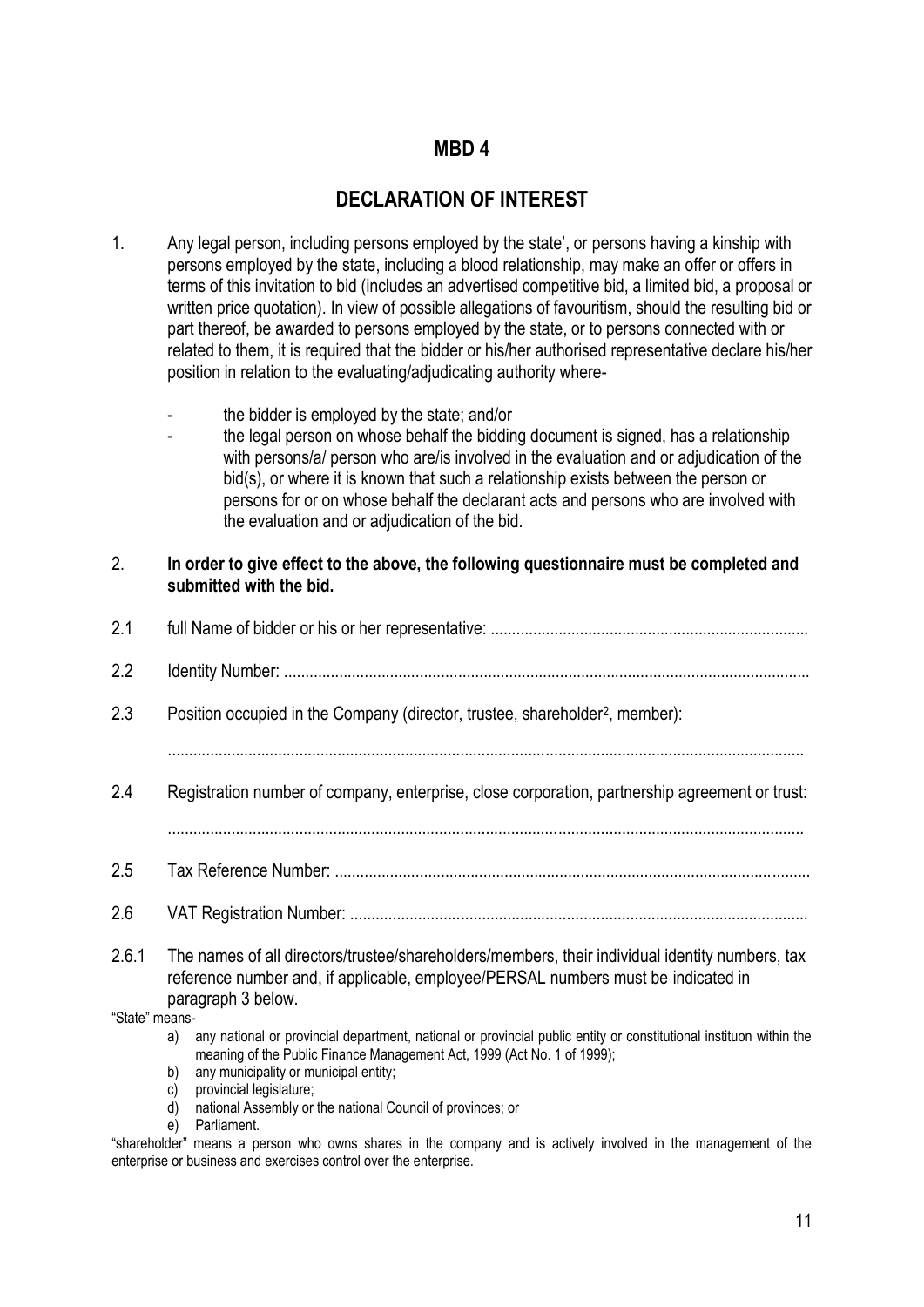| 2.7   | Are you or any person connected with the bidder<br>presently employed by the state?                                                                                                                                      | <b>YES/NO</b> |
|-------|--------------------------------------------------------------------------------------------------------------------------------------------------------------------------------------------------------------------------|---------------|
| 2.7.1 | If so, furnish the following particulars:                                                                                                                                                                                |               |
|       | Name of person/ director/ trustee/ shareholder/ member:<br>Name of state institution at which you or the person<br>connected to the bidder is employed:<br>Position occupied in the state institution:                   |               |
|       | Any other particulars:                                                                                                                                                                                                   |               |
|       |                                                                                                                                                                                                                          |               |
| 2.7.2 | If you are presently employed by the state, did you obtain<br>the appropriate authority to undertake remunerative<br>work outside employment in the public sector?                                                       | <b>YES/NO</b> |
|       | 2.7.2.1 If yes, did you attach proof of such authority to the bid<br>Document?                                                                                                                                           | <b>YES/NO</b> |
|       | Note: Failure to submit proof of such authority, where<br>Applicable, may result in the disqualification of the bid.                                                                                                     |               |
|       | 2.7.2.2 If no, furnish reasons for non-submission of such proof:                                                                                                                                                         |               |
|       |                                                                                                                                                                                                                          |               |
| 2.8   | Did you or your spouse, or any of the company's directors /<br>trustees/ shareholders/ members of the spouses conduct<br>business with the state in the previous twelve months?                                          | <b>YES/NO</b> |
| 2.8.1 | If so, furnish particulars:                                                                                                                                                                                              |               |
|       |                                                                                                                                                                                                                          |               |
| 2.9   | Do you, or any person connected with the bidder, have<br>any relationship (family, friend, other) with a person<br>employed by the state and who may be involved with<br>the evaluation and or adjudication of this bid? | <b>YES/NO</b> |
| 2.9.1 | If so, furnish particulars.                                                                                                                                                                                              |               |
|       |                                                                                                                                                                                                                          |               |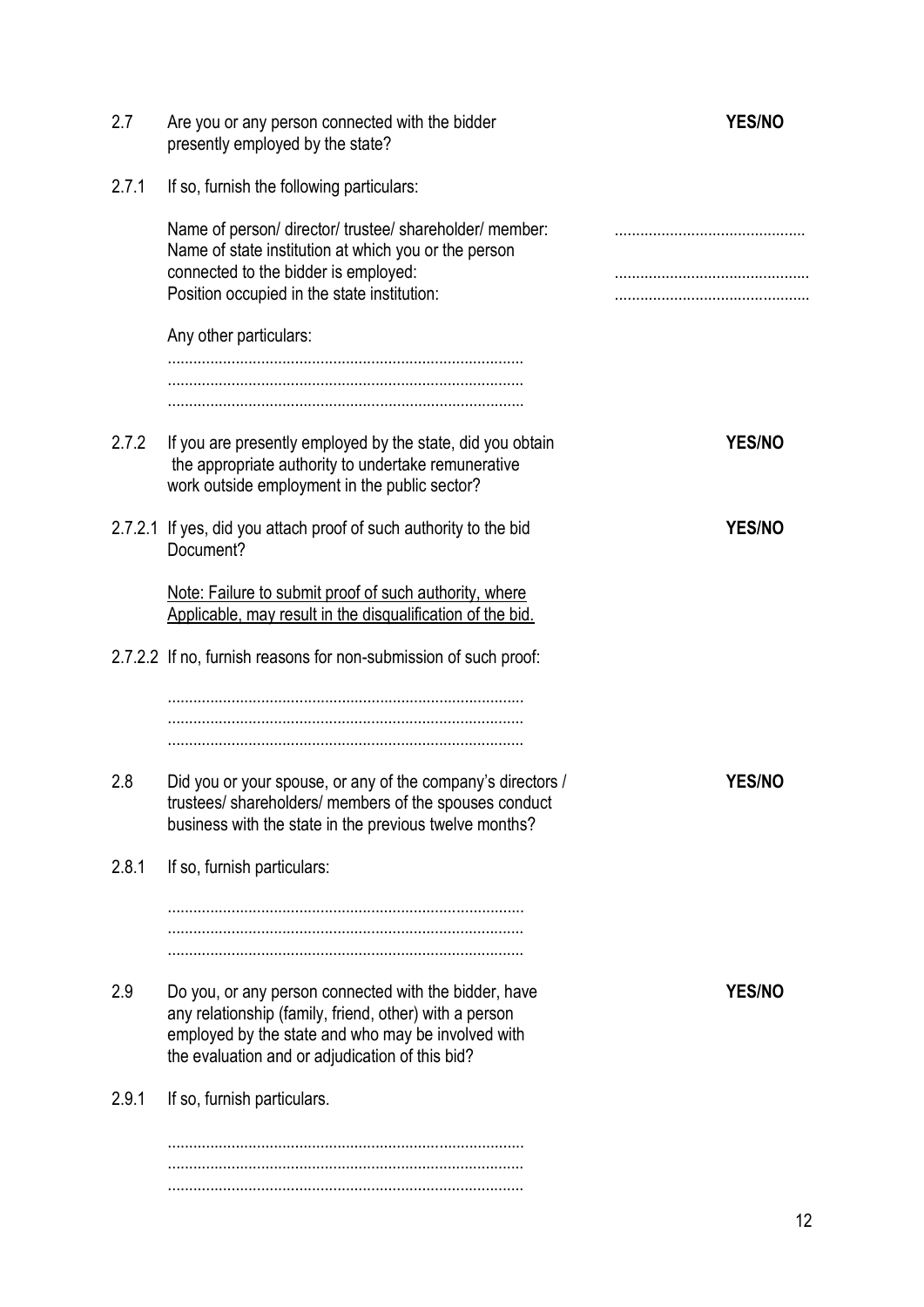- 2.10 Are you, or any person connected with the bidder, **YES/NO** aware of any relationship (family, friend, other) between any other bidder or any person employed by the state who may be involved with the evaluation and or adjudication of this bid? 2.10.1 If so, furnish particulars. .................................................................................... .................................................................................... .................................................................................... 2.11 Do you or any of the directors/ trustees/ shareholders/ members **YES/NO** of the company's have any interest in any other related companies whether or not they are bidding for this contract?
- 2.11.1 If so, furnish particulars.

.................................................................................... .................................................................................... ....................................................................................

#### 3. **Full details of directors / trustees / members / shareholders.**

| <b>Full Name</b> | Identity | Personal  | State         |
|------------------|----------|-----------|---------------|
|                  | Number   | Income    | Employee      |
|                  |          | Tax       | number        |
|                  |          | Reference | Persal Number |
|                  |          | Number    |               |
|                  |          |           |               |
|                  |          |           |               |
|                  |          |           |               |
|                  |          |           |               |
|                  |          |           |               |
|                  |          |           |               |
|                  |          |           |               |
|                  |          |           |               |
|                  |          |           |               |
|                  |          |           |               |
|                  |          |           |               |
|                  |          |           |               |
|                  |          |           |               |
|                  |          |           |               |
|                  |          |           |               |
|                  |          |           |               |
|                  |          |           |               |
|                  |          |           |               |